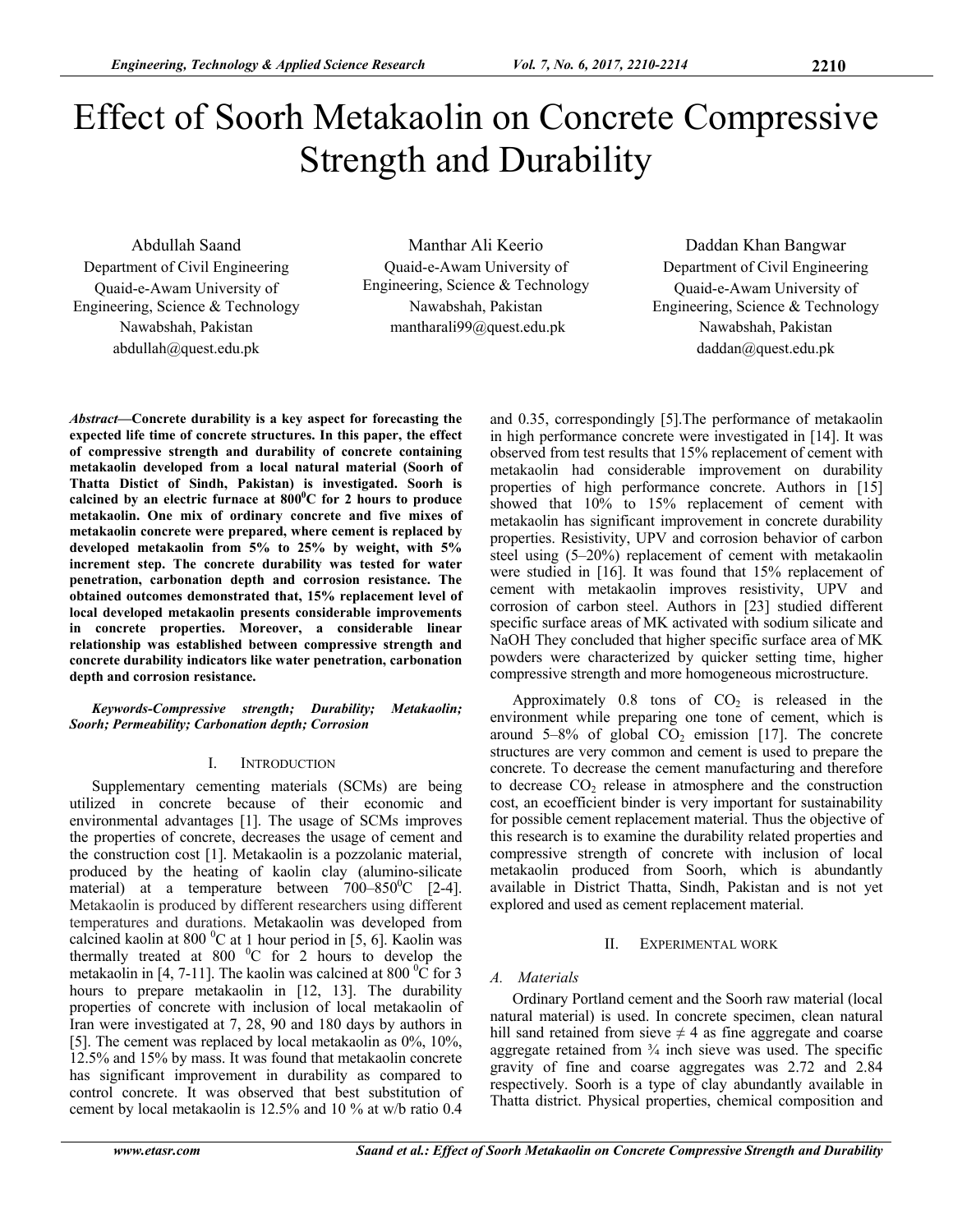mineralogical composition of Soorh clay and of metakaolin obtained by Soorh thermal treatment are shown in Tables I and II. According to ASTM C 618, the minimum requirement for a pozzolanic material and metakaolin is SiO2 + Al2O3 + Fe2O3  $\geq$  70% and  $\geq$  85%, respectively. In metakaolin developed from Soorh we see that  $SiO2 + Al2O3 + Fe2O3$  is found as 89.9 %, as shown in Table I. Therefore, the chemical composition of calcined Soorh satisfies the requirements of natural pozzolanic material and metakaolin and that justifies its use in concrete as per ASTM C-618. The Blaine fineness of developed metakaolin is less than the cement. From the data shown in Table II is obvious that after the calcination of Soorh, the quantity of quartz (raw impurity) decreased from 47.1% to 36.3%. Authors in [19] showed that the compressive strength of mortar can be equal or increased compared to control mortar by replacing the 30% of the cement in mortars with calcined clays having a high percentage of raw impurities (i.e. quartz more than 40%).

TABLE I. PHYSICAL AND CHEMICAL PROPERTIES OF CEMENT, SOORH AND DEVELOPED METAKAOLIN

|                                | $%$ By | $%$ By | $%$ By     | <b>Sum of Produced</b>  |
|--------------------------------|--------|--------|------------|-------------------------|
| <b>Constituent</b>             | Weight | Weight | Weight of  | Metakaolin:             |
|                                | оf     | of     | Produced   | $SiO_2+AI_2O_3+Fe_2O_3$ |
|                                | Cement | Soorh  | Metakaolin |                         |
| SiO <sub>2</sub>               | 20.78  | 55.89  | 62.18%     |                         |
| $Al_2O_3$                      | 5.11   | 23.51  | 21.67 %    |                         |
| CaO                            | 60.89  |        | 3.01%      |                         |
| MgO                            | 3      | 3.53   | 3.41%      |                         |
| Fe <sub>2</sub> O <sub>3</sub> | 3.17   | 8.15   | 6.05%      | 89.9%                   |
| $K_2O$                         |        | 5.89   | 1.85%      |                         |
| Na <sub>2</sub> O <sub>3</sub> |        | 1.89   | 1.03%      |                         |
| TiO <sub>2</sub>               |        | 1.14   | 1.03%      |                         |
| $In_2O_3$                      |        |        | $0.8\%$    |                         |
| $LOI$ $(\%)$                   | 1.71   | 7.4    | 0.5        |                         |
| Blaine                         |        |        |            |                         |
| fineness                       | 0.3008 | 0.2101 | 0.2339     |                         |
| $\rm(cm^2/g)$                  |        |        |            |                         |
| Specific                       | 3.15   | 2.64   | 2.60       |                         |
| gravity                        |        |        |            |                         |

TABLE II. MINERAL COMPOSITION OF SOORH AND DEVELOPED METAKAOLIN

| <b>Minerals</b>                                      | Soorh<br>(%) | <b>Developed Metakaolin</b><br>$(\%)$ |  |  |
|------------------------------------------------------|--------------|---------------------------------------|--|--|
| Ouartz $Si2O5$                                       | 47.1         | 36.3                                  |  |  |
| Illite $K(Al_4Si_2O_9(OH)_3)$                        | 27.4         | 42.9                                  |  |  |
| Stevensite<br>$CaO2Mg2.9Si4O10(OH)2.4H2O$            | 12.1         | 16.5                                  |  |  |
| Kalonite $Al_2Si_2O_5(OH)_4$                         | 11.9         |                                       |  |  |
| Calcite magnesium<br>MgO.06CaO <sub>0.94</sub> (CO3) | 0.8          | 4.3                                   |  |  |
| Hematite Fe <sub>2</sub> O <sub>3</sub>              | 0.7          |                                       |  |  |

## *B. Mix Proportions of Concrete*

Plain concrete mix and metakaolin modified concrete mixes with w/c ratio of 0.55, slump range 25-50 mm were used. To prepare the metakaolin concrete mixes, the Ordinary Portland cement is replaced by metakaolin with 5%, 10%, 15%, 20% and 25% by weight of cement. Therefore, six different mixes were prepared. For all mixes, 10 cylinders of 100 mm diameter and 200mm length were cast for investigation of compressive strength, carbonation and corrosion of concrete. Five cubes of 100mm x 100 mm x 100 mm size cast for water penetration test.

# *C. Test Methods*

The compression test was performed on the control specimens and metakaolin concretes using the universal testing machine ASTM C39. Water penetration test and corrosion of concrete was conducted with BS EN 12390-8:2009 and ASTM C876-80 respectively. Carbonation depth of concrete was conducted by using phenolphthalein method. The compressive strength of concrete specimen were carried out at the age of 7 and 28 days, while permeability test (water penetration depth) of concrete was performed at 28 days and corrosion potential test and carbonation depth test of concrete were performed at 28 and 180 days. Five specimens were used for each testing age.

## III. RESULTS AND DISCUSSION

# *A. Concrete Compressive Strength*

The compressive strength of 7 and 28 days ordinary and concrete prepared with (0 - 25%) substitution of cement by developed Metakaolin is highlighted in Figure 1. The compressive strength of Metakaolin concrete is increased compared to plain concrete with the replacement of cement by metakaolin in the inclusion range from 5% to 15%. The maximum compressive strength, 31.65 MPa (i.e. 15.43% increase compared to control) at 28 days have been achieved at 15% substitution of cement with Metakaolin. On further substitution of cement with developed Metakaolin, the Compressive Strength of metakalin concretes is found smaller compared to ordinary concrete. Authors in [16] found that 15% replacement of cement by metakaolin gave most favorable results compared to ordinary concrete and other replacement levels of cement with metakaolin. The reduction in compressive strength for MK20 and MK25 as compare to MK15 is due to the effect of the dilution of a clinker. The effect of dilution of clinker is an outcome of cement replacement with equal amount of Metakaolin.

# *B. Permeability (Water Penetration Depth)*

The comparison of water penetration depth at 28 days of ordinary and concrete prepared with (0 - 25%) substitution of cement by developed Metakaolin is shown in Figure 2. The results of water penetration test at Figure 2 revealed that the water penetration depth of modified mixes is decreased compared to CM in the substitution range of 5 % to 15 %. The maximum reduction in water penetration depth is achieved at 15% replacement of (40% less from to control). On further substitution, water penetration depth. The 15% substitution provided 29% maximum reduction in permeability compared to plain concrete reported in [14]. Permeability is the major factor of durability properties of concrete. The lower permeability of concrete proved more resistance against chemical attacks [20].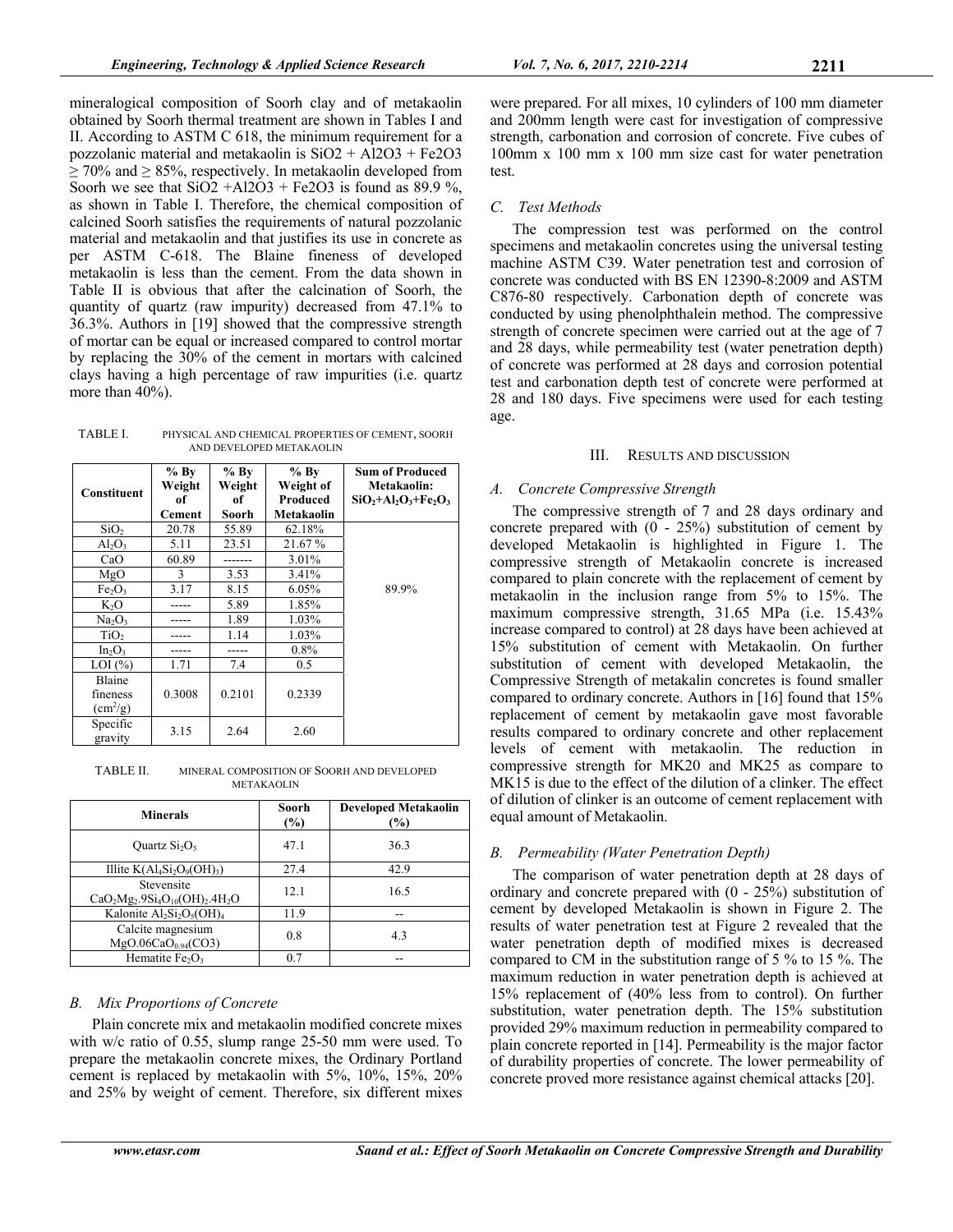| Concrete<br>Mix | Cement<br>$Kg/m^3$ | МK<br>$Kg/m^3$ | <b>Total Binder</b><br>$Kg/m^3$ | w/b  | Water<br>$Kg/m^3$ | Fine<br>Aggregate<br>$Kg/m^3$ | Coarse<br>Aggregate<br>$Kg/m^3$ | Slump<br>(mm) |
|-----------------|--------------------|----------------|---------------------------------|------|-------------------|-------------------------------|---------------------------------|---------------|
| CМ              | 346                | --             | 346                             | 0.55 | 190               | 692                           | 1038                            | $25 - 50$     |
| MK <sub>5</sub> | 328.7              | 17.3           | 346                             | 0.55 | 190               | 692                           | 1038                            | $25 - 50$     |
| MK10            | 311.4              | 34.6           | 346                             | 0.55 | 190               | 692                           | 1038                            | $25 - 50$     |
| <b>MK15</b>     | 294.1              | 51.9           | 346                             | 0.55 | 190               | 692                           | 1038                            | $25 - 50$     |
| MK20            | 276.8              | 69.2           | 346                             | 0.55 | 190               | 692                           | 1038                            | $25 - 50$     |
| <b>MK25</b>     | 259.5              | 86.5           | 346                             | 0.55 | 190               | 692                           | 1038                            | $25 - 50$     |
|                 |                    |                |                                 |      |                   |                               |                                 |               |

TABLE III. MIX PROPORTIONS OF CONCRETE



Fig. 1. Compressive strength of plain (C) and Metakaolin concrete

## Concrete Corrosion Potential

The comparison of corrosion potential at 28 and 180 days of ordinary and concrete prepared with (0 - 25%) substitution of cement with Metakaolin is shown in Figure 3. The results of corrosion potential revealed that the corrosion potential of modified mixes is decreased compared to CM in the substitution range of 5% to 15%. The maximum decrease in corrosion potential is achieved at 15% substitution (5.7% decreased compared to control) and on further substitution, concrete corrosion potential is increased. It is that 15% replacement of cement with metakaolin is the optimum replacement level against steel corrosion [16].

## *C. Concrete Carbonation Depth*

The comparison of carbonation depth at 28 and 180 days of ordinary and concrete prepared with (0 - 25%) substitution of cement by developed Metakaolin is shown in Figure 4. The results reveal that the carbonation depth of modified mixes is decreased compared to CM in the substitution range of 5 % to 20 %. The maximum decrease in carbonation depth is achieved at 15% substitution of cement with Metakaolin (31% less compared to control) and on further substitution the concrete carbonation depth is increased. The decrease in carbonation depth in metakaolin concrete is due to pozzolanic activity of mineral admixtures [21].

# *D. Correlation between Compressive Strength and Durability of Concrete Test Tesults*

The correlation between compressive strength and durability indicators of concrete i.e., water penetration depth, corrosion potential and carbonation depth was found and highlighted in Figures 5 - 7. A significant linear relationship was established between compressive strength and durability related properties in the form of  $y = ax \pm b$  and looks as the best fit for the figures with a good coefficient of correlation  $\mathbb{R}^2$  $\geq$  0.83. It is clear from Figures 5-7 that as the compressive strength increases water penetration, corrosion potential and carbonation depth decrease consequently i.e. the durability of concrete increases. Correlation among compressive strength and durability properties of metakaolin concrete was presented in [5, 22].



Fig. 2. Water penetration of ordinary and metakaolin concrete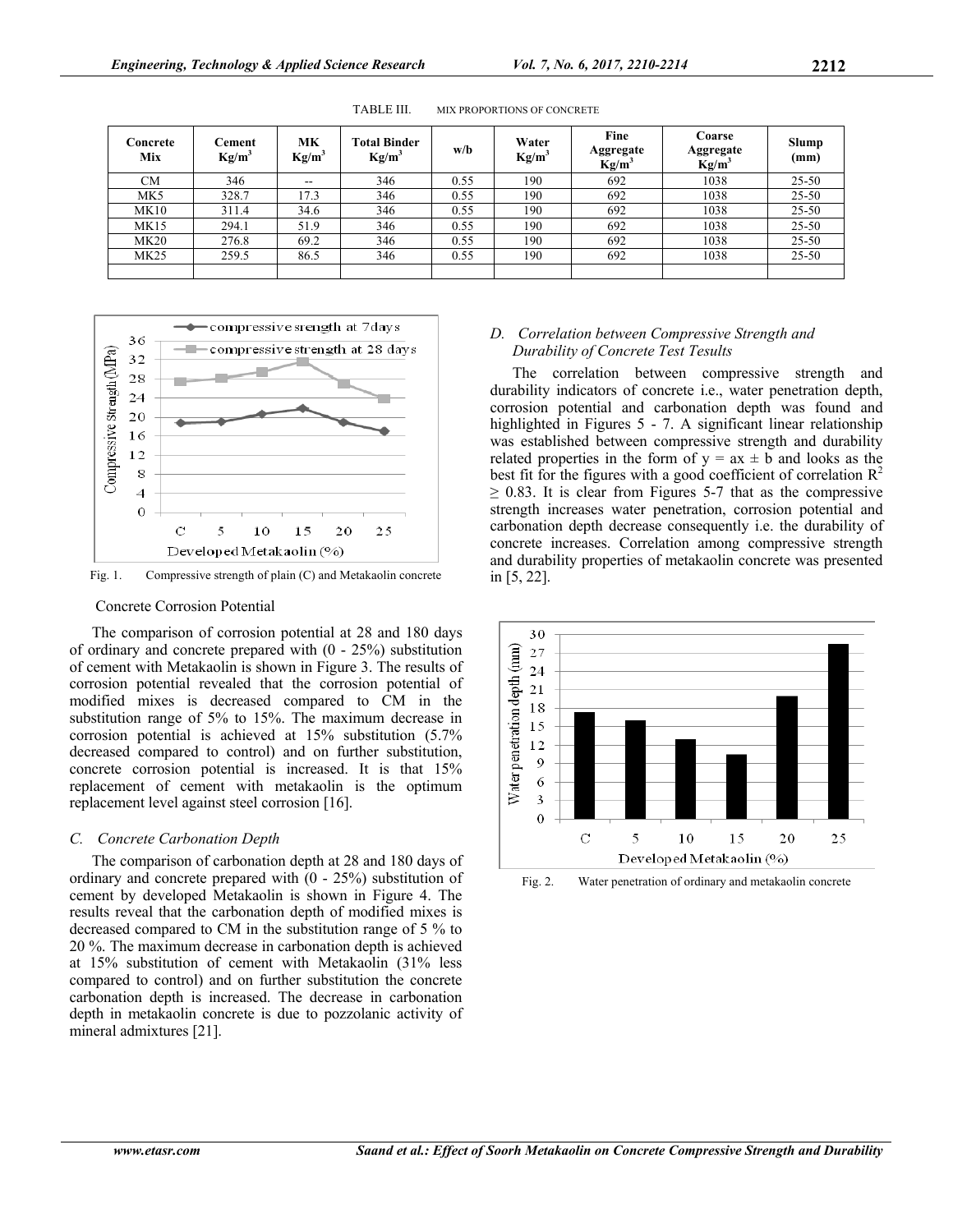

Fig. 3. Corrosion potential of ordinary and metakaolin concrete

#### IV. CONCLUSION

The concrete durability and compressive strength have been significantly improved with the substitution of cement by metakaolin in the substitution range of 5% to 15%. The maximum compressive strength 31.65 MPa (i.e., 15.43% more as compared to plain concrete), the maximum reduction in water penetration depth (i.e. 40% less than control), the maximum decrease in corrosion potential (i.e. 5.7% less than that of control) and the maximum decrease in carbonation depth (i.e. 31% less than ordinary concrete) are achieved at 15% replacement of cement with developed local Metakaolin. A significant linear relationship between test results of durability related tests and compressive strength of Metakaolin concretes was found. It can be concluded on the basis of the results of compressive strength, water penetration, corrosion potential and carbonation depth, that 15% substitution of cement with the Metakaolin in concrete is optimum.

#### ACKNOWLEDGEMENT

The authors would like to acknowledge the help of the Department of Civil Engineering, Quaid-e-Awam University, Engineering, Science & Technology, Nawabshah for providing the testing facilities.







Fig. 5. Relationship of compressive strength and corrosion of metakaolin concrete



Fig. 6. Relationship of compressive strength and corrosion of metakaolin concrete



Fig. 7. Relationship of compressive strength and carbonation depth of metakaolin concrete

## **REFERENCES**

[1] H. M. Owaid, R. B. Hamid, M. R. Taha, "A Review of Sustainable Supplementary Cementitious Materials as an Alternative to All-Portland Cement Mortar and Concrete", Australian Journal of Basic and Applied Sciences, Vol. 6, No. 9, pp. 287-303, 2012